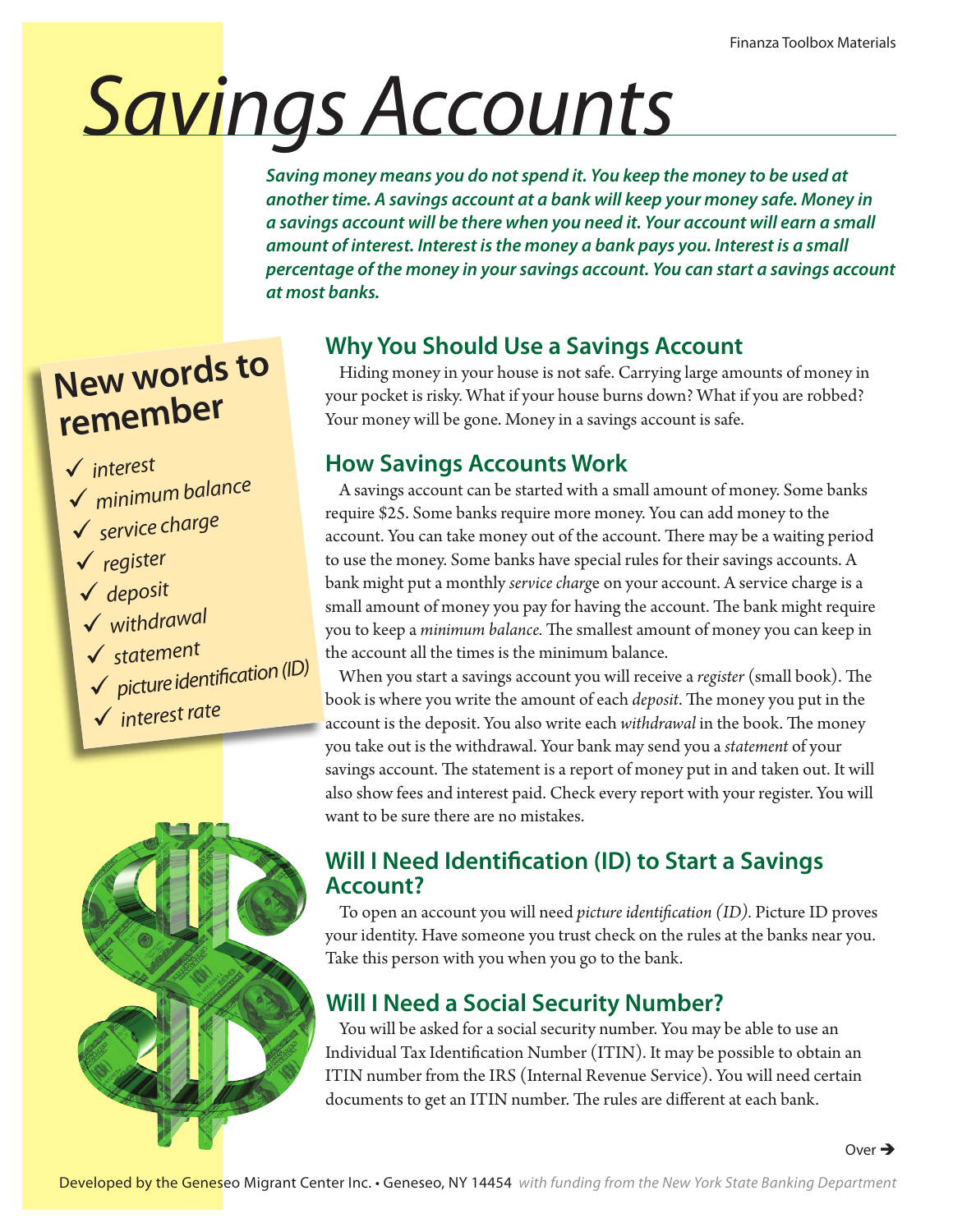#### **Why is My Money Safe in a Bank Savings Account?**

Money amounts up to \$100,000 are insured by the United States Federal Deposit Insurance Corporation (FDIC). It means that your money is safe even if the bank goes out of business. Your money will be safe if there is a fire or the bank is robbed.

#### **How Much Interest Can I Make on a Savings Account?**

A savings account usually offers a low *interest rate.* The interest rate is a percentage of the amount of money in your account. Some banks offer a higher interest rate than other banks. Ask about the *interest rate* for your account.

## *Notes*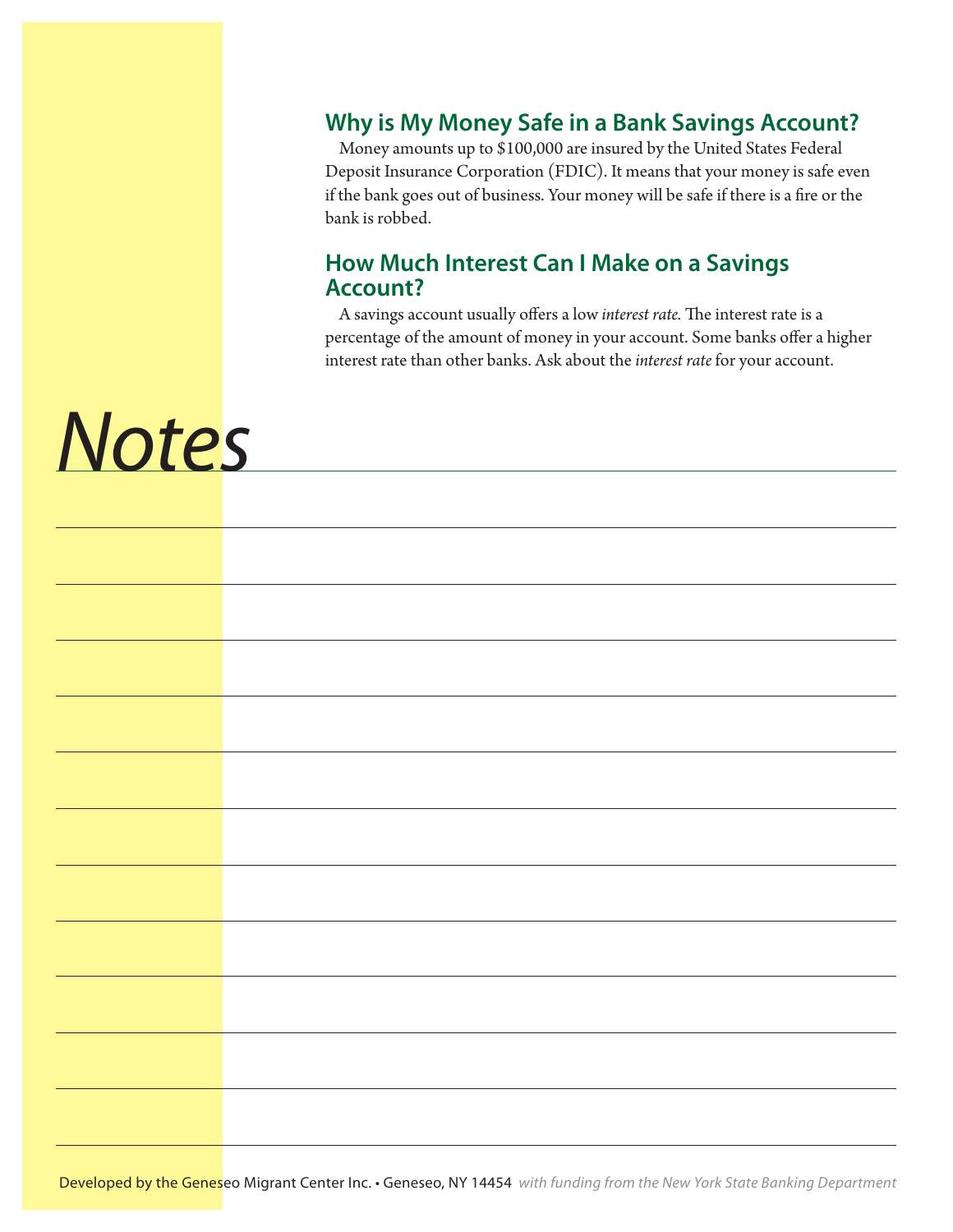#### *Savings Accounts*

#### **Materials needed**:

- Wipe board and wipe board markers
- Pencils
- Highlighters

#### **Finanza materials**:

- *Savings Accounts* (Toolbox Topic, Skills Practice Sheet, More Skills Practice Worksheet Pre/Post-Survey)
- Deposit and Withdrawal slips

| Elements             | <b>Activities</b>                                                                    | <b>Notes</b>                                                                                                                                                                      |
|----------------------|--------------------------------------------------------------------------------------|-----------------------------------------------------------------------------------------------------------------------------------------------------------------------------------|
| <b>Pre-Set</b>       | Introduce topic                                                                      | Have you ever put money aside to buy<br>something later?<br>Do you have a safe place to keep the<br>money?                                                                        |
|                      | <b>Conduct Pre-Survey</b>                                                            | Students complete (oral or written) survey.                                                                                                                                       |
|                      | Introduce new vocabulary                                                             | Instructor writes vocabulary words on the<br>wipe board. Instructor and students repeat<br>vocabulary words.                                                                      |
| <b>Instruction</b>   | Read Savings Accounts (if<br>appropriate)<br>Identify vocabulary words in<br>reading | Provide Toolbox Topic – Savings Accounts<br>Instructor leads guided reading of topic.<br>Students highlight definitions of new<br>words. Instructor explains meaning of<br>words. |
|                      | Explain how savings accounts work                                                    | Instructor explains process of opening and<br>using a savings account.                                                                                                            |
|                      | Practice process of using a savings<br>account.                                      | Instructor assists students with completing<br>deposit and withdrawal slips.                                                                                                      |
|                      | Solve savings accounts problems                                                      | Provide Skills Practice Worksheet.<br>Instructor leads students through examples<br>as a group.                                                                                   |
|                      | Expand on savings accounts<br>practice.                                              | Instructor creates additional scenarios as<br>necessary for mastery.                                                                                                              |
| <b>Concept Check</b> | Discuss benefits of a savings<br>account.                                            | Instructor leads discussion. Why would you<br>want a savings account? Is it safe $-$ why?                                                                                         |
|                      | <b>Conduct Post-Survey</b>                                                           | Students complete (oral or written) Post-<br>Survey.                                                                                                                              |

#### **Workshop Guidelines:**

- Complete attendance/sign-in document
- Record Pre/Post-Survey results if completed orally
- Time estimate 1 hour for adults... less for children depending on grade  $(K 12)$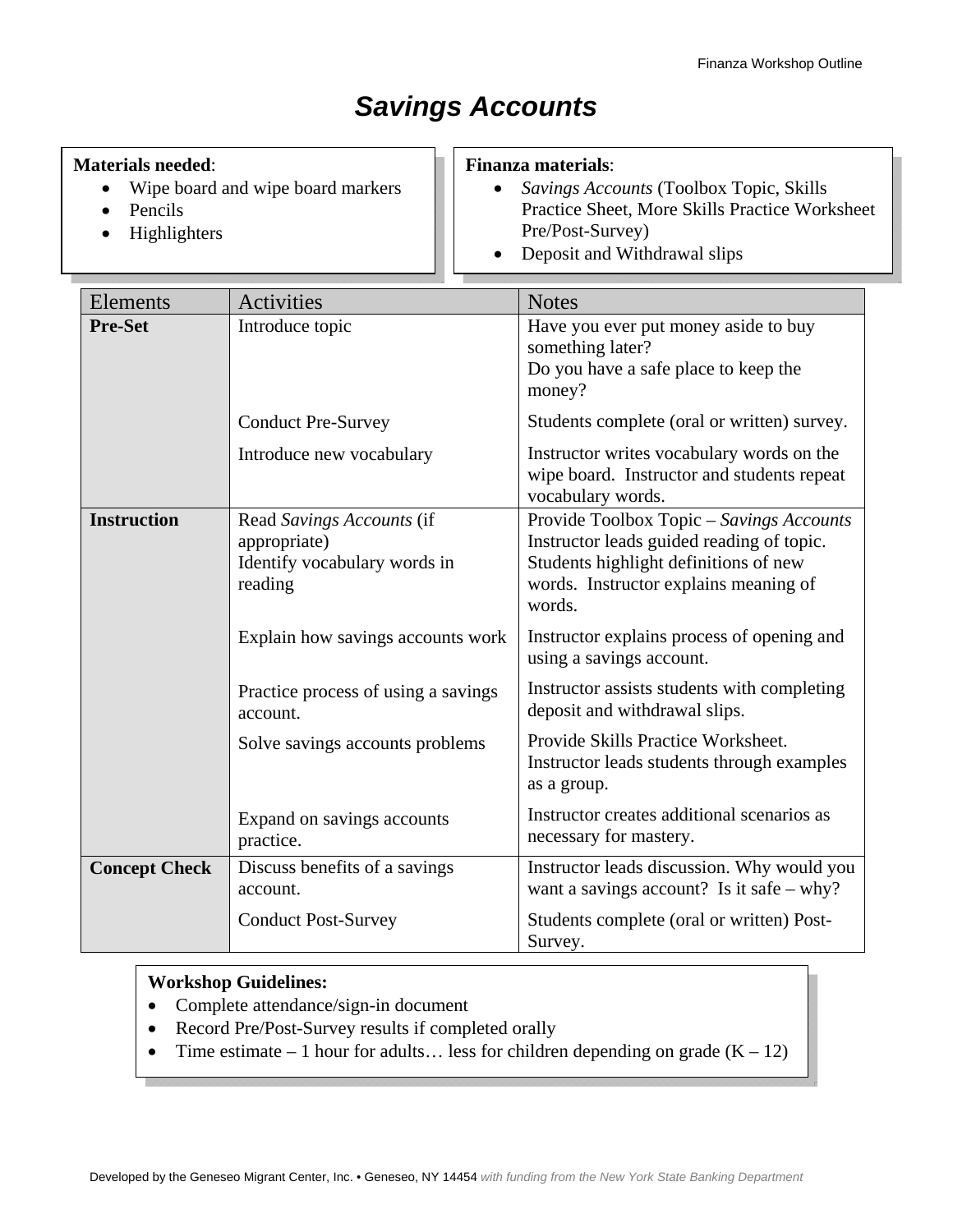Finanza Skills Practice Worksheet 1

| <b>Savings Accounts</b><br><b>Cuentas de ahorros</b> |  |  |  |
|------------------------------------------------------|--|--|--|
|                                                      |  |  |  |
|                                                      |  |  |  |

\_\_\_\_\_\_\_\_\_\_\_\_\_\_\_\_\_\_\_\_\_\_\_\_\_\_\_\_\_\_\_\_\_\_\_\_\_\_\_\_\_\_\_\_\_\_\_\_\_\_\_\_\_\_\_\_\_\_\_\_\_\_\_\_\_\_\_\_\_\_\_\_\_\_\_\_\_

\_\_\_\_\_\_\_\_\_\_\_\_\_\_\_\_\_\_\_\_\_\_\_\_\_\_\_\_\_\_\_\_\_\_\_\_\_\_\_\_\_\_\_\_\_\_\_\_\_\_\_\_\_\_\_\_\_\_\_\_\_\_\_\_\_\_\_\_\_\_\_\_\_\_\_\_\_

- 1. Sara opened a savings account with a \$25 deposit. She deposited \$50 every week for six weeks. Yesterday she took \$30 out of her account to take her sister to dinner. How much money does Sara now have in her account?
- 1. Sara abrió una cuenta de ahorros con un depósito de 25 dólares. Las últimas seis semanas depositó 50 dólares a la semana. Ayer sacó 30 dólares de la cuenta para invitar a su hermana a cenar. ¿Cuánto dinero tiene ya Sara en su cuenta?

- 2. Thomas deposited \$500 in his savings account for a year. His bank pays 3% interest per year. How much interest will Thomas make on the money in his account?
- 2. Tomás tuvo 500 dólares en una cuenta de ahorros por un año. Su banco paga 3% de interés anual. ¿Cuánto dinero ganará Tomás con el interés de su cuenta?

Over/Continúa al reverso



\_\_\_\_\_\_\_\_\_\_\_\_\_\_\_\_\_\_\_\_\_\_\_\_\_\_\_\_\_\_\_\_\_\_\_\_\_\_\_\_\_\_\_\_\_\_\_\_\_\_\_\_\_\_\_\_\_\_\_\_\_\_\_\_\_\_\_\_\_

\_\_\_\_\_\_\_\_\_\_\_\_\_\_\_\_\_\_\_\_\_\_\_\_\_\_\_\_\_\_\_\_\_\_\_\_\_\_\_\_\_\_\_\_\_\_\_\_\_\_\_\_\_\_\_\_\_\_\_\_\_\_\_\_\_\_\_\_\_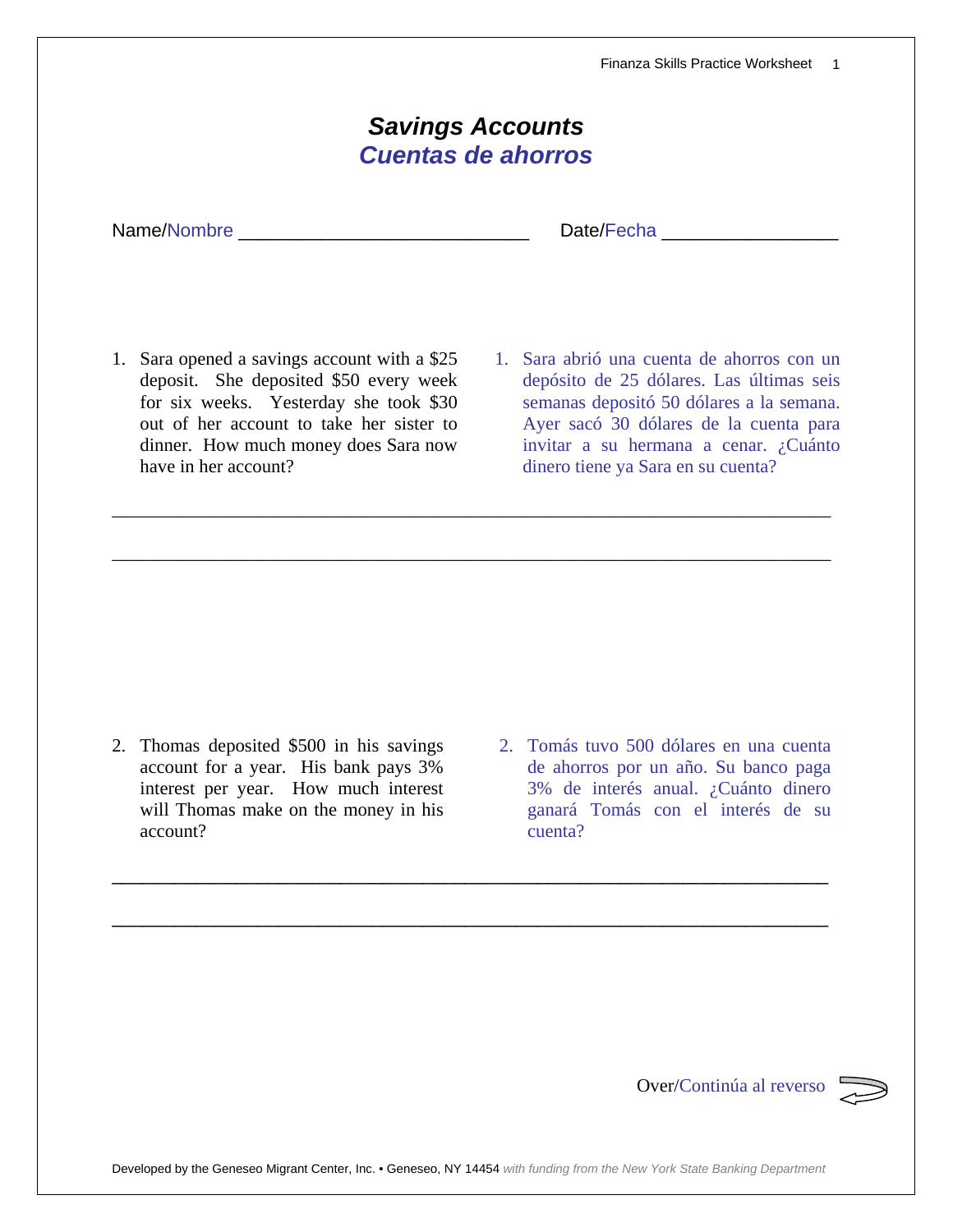- 3. Jessica had \$50 in her savings account when she opened it. She made a \$50 deposit on April 4, a \$98 deposit on April 20, and a \$93 deposit on May 10. On May 13 she withdrew \$25. On the register below, show Jessica's deposits and withdrawals.
- 3. Jessica tenía 50 dólares en su cuenta de ahorros cuando la abrió. Depositó 50 dólares el 4 de abril, depositó 98 dólares el 20 de abril y 93 dólares el 10 de mayo. El 13 de mayo sacó 25 dólares. En el registro de abajo, muestre los depósitos y retiradas.

| <b>Savings Account</b> |         | <b>Total Amount</b>      |         |
|------------------------|---------|--------------------------|---------|
|                        |         | <b>Beginning Balance</b> | \$50.00 |
| Date                   | Deposit | Withdrawal               |         |
|                        |         |                          |         |
|                        |         |                          |         |
|                        |         |                          |         |
|                        |         |                          |         |
|                        |         |                          |         |
|                        |         |                          |         |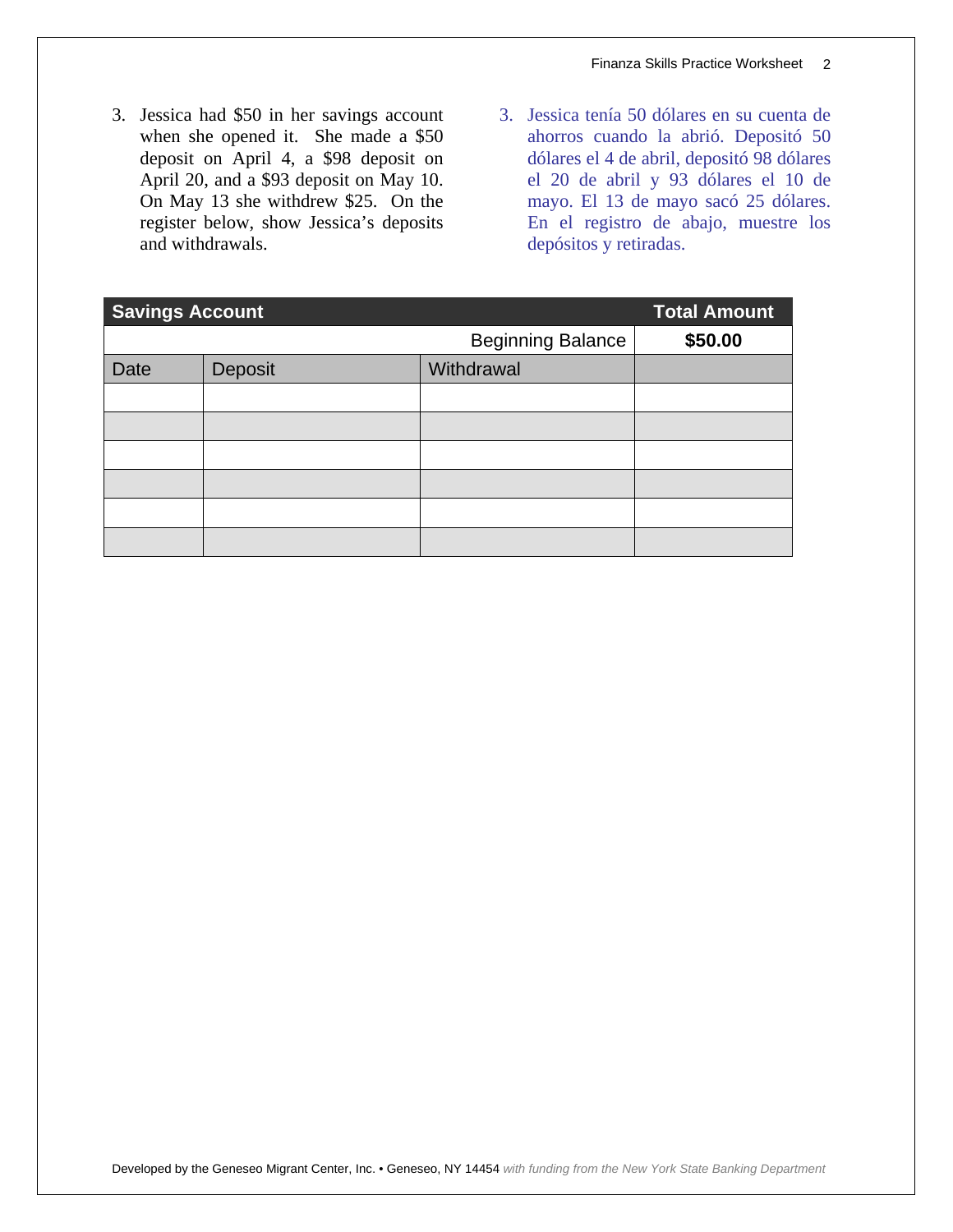

| ssessment |  |
|-----------|--|
|           |  |
|           |  |

| <b>Savings Accounts</b> | Date: |
|-------------------------|-------|
| Pre-Assessment          | Name: |

|                                                                                         | Circle the correct answer.                                                              |                |
|-----------------------------------------------------------------------------------------|-----------------------------------------------------------------------------------------|----------------|
| 1. Is a bank a safe place to keep your<br>savings?                                      | Yes                                                                                     | N <sub>0</sub> |
| 2. What types of activities can you do with a<br>savings account?                       | a. deposit money<br>b. withdrawal money<br>c. check your balance<br>d. all of the above |                |
| 3. Where is your money the safest?                                                      | under your<br>mattress                                                                  | in a bank      |
| 4. <i>Interest</i> is the small amount of money a<br>bank pays on your savings account. | True                                                                                    | False          |
| 5. Will you need a <i>picture ID</i> to start a bank<br>account?                        | Yes                                                                                     | N <sub>0</sub> |
|                                                                                         | Total Correct:                                                                          |                |